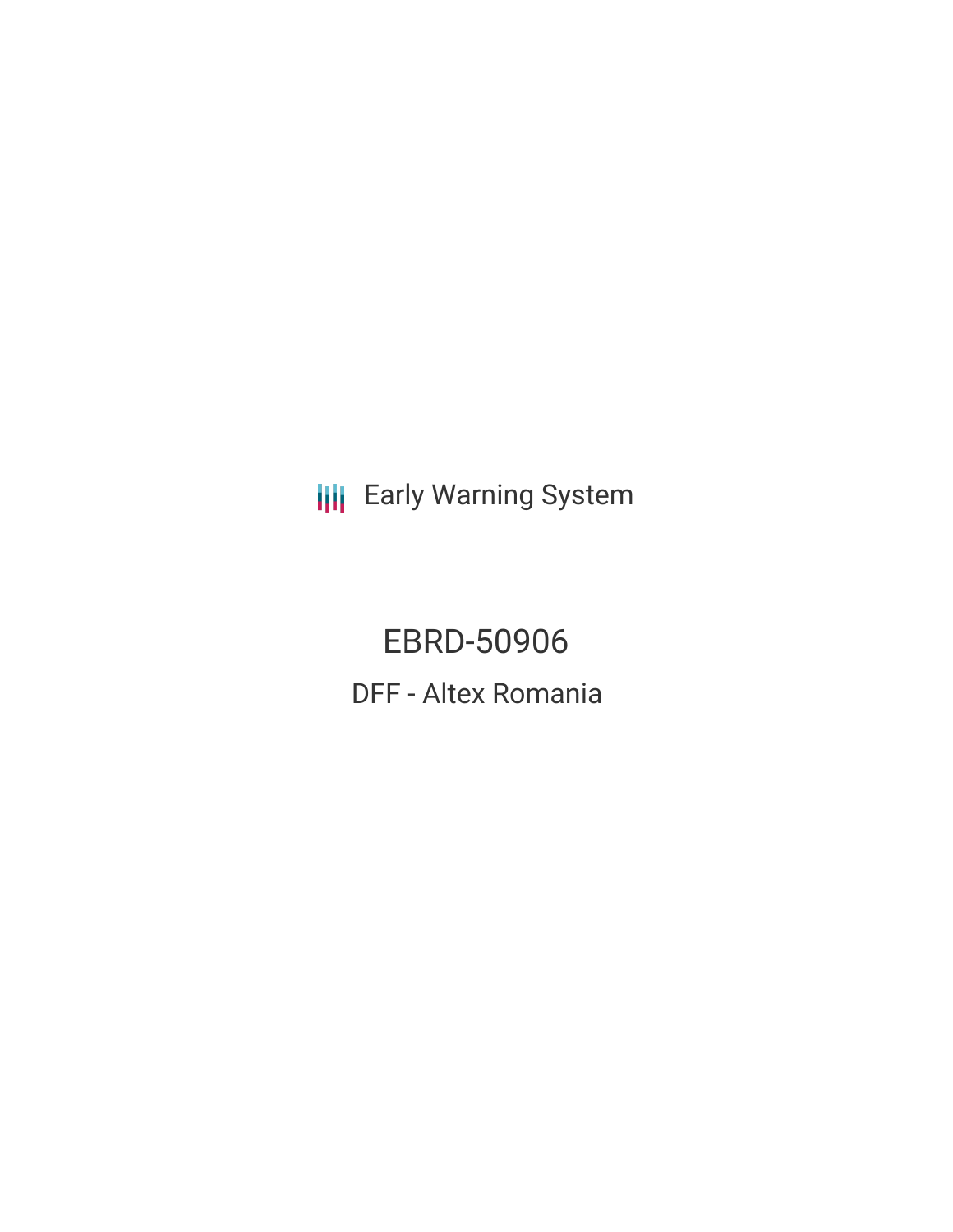

#### **Quick Facts**

| <b>Countries</b>               | Romania                                                 |
|--------------------------------|---------------------------------------------------------|
| <b>Specific Location</b>       | <b>Bucharest</b>                                        |
| <b>Financial Institutions</b>  | European Bank for Reconstruction and Development (EBRD) |
| <b>Status</b>                  | Approved                                                |
| <b>Bank Risk Rating</b>        | B                                                       |
| <b>Voting Date</b>             | 2020-09-15                                              |
| <b>Borrower</b>                | ALTEX ROMANIA SRL                                       |
| <b>Sectors</b>                 | Industry and Trade                                      |
| Investment Type(s)             | Loan                                                    |
| <b>Investment Amount (USD)</b> | $$14.49$ million                                        |
| <b>Project Cost (USD)</b>      | \$20.53 million                                         |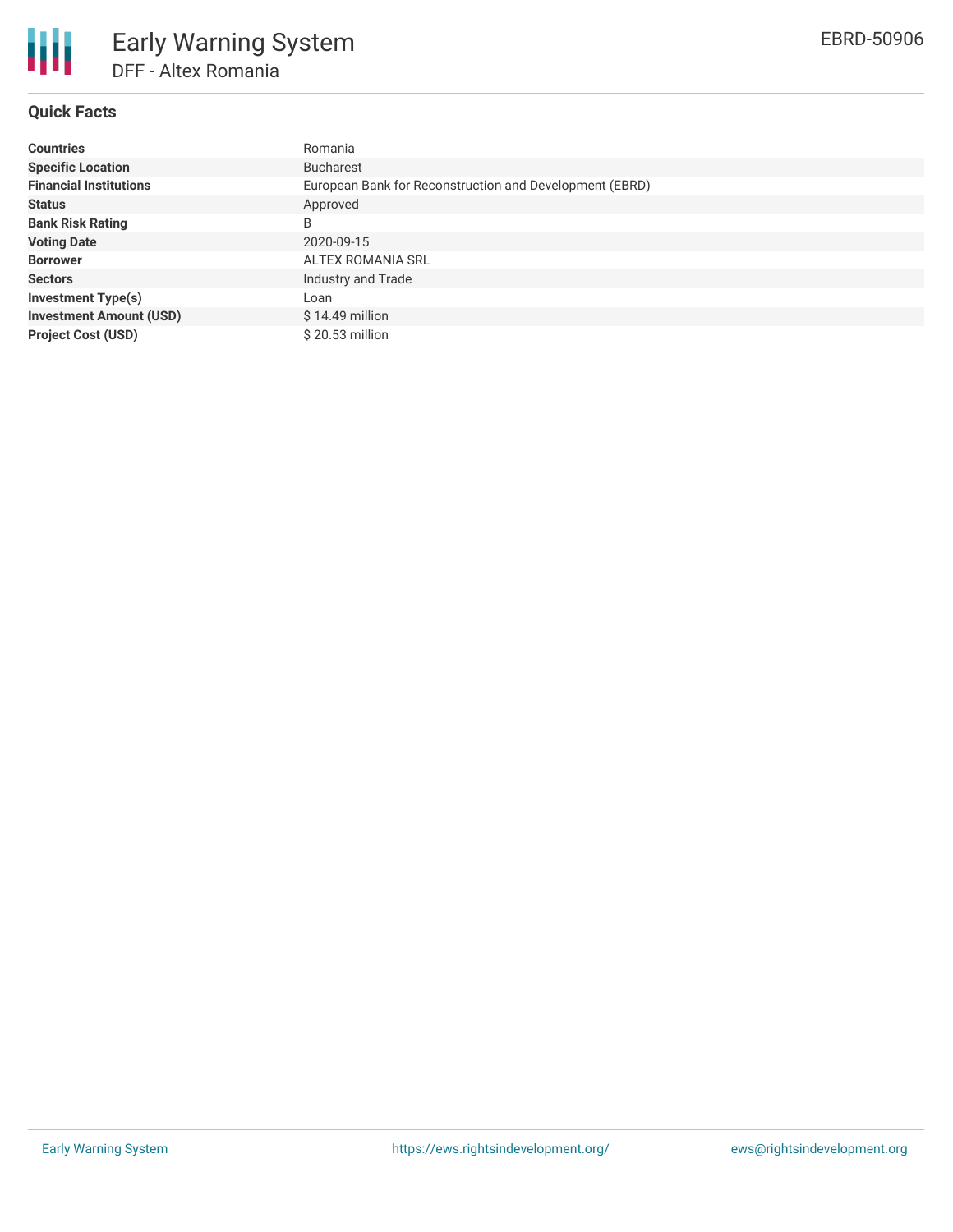

# **Project Description**

A senior loan in the amount of EUR 12 million, 8 years tenor, 1 year grace period, fully amortizing loan, to finance up to 70.5% of the cost of a logistic centre to be located near Bucharest. The loan will finance and/or refinance the construction of a greenfield logistic centre with a total foot print area of approximately 37,144 sqm, located in Dragomiresti Vale.

The implementation of the project will replace part of the existing rented warehouses and support expansion of the business, especially on the online segment. The borrower will cover minimum of 29.5% of the investment project budget from its own funds.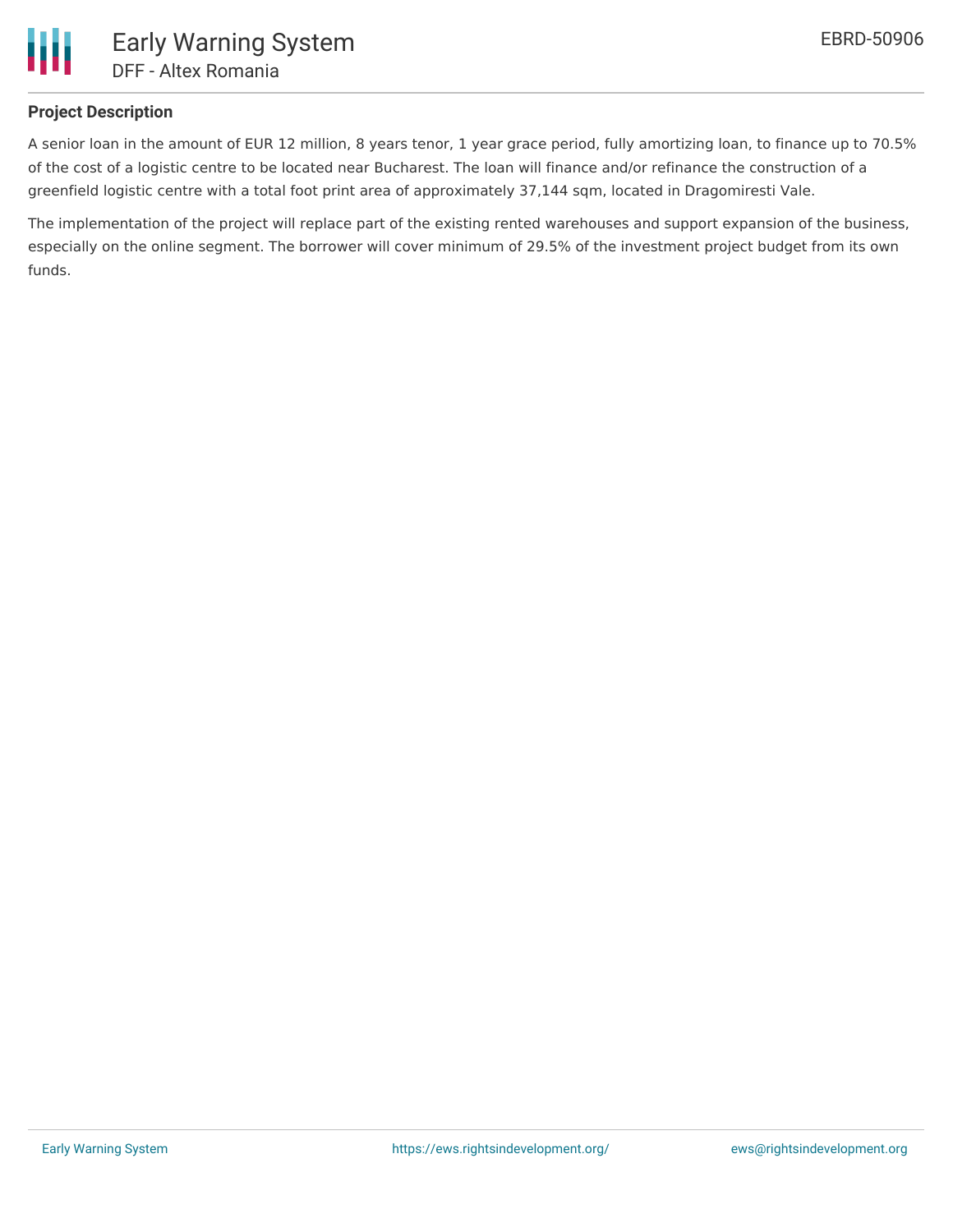

### **Investment Description**

European Bank for Reconstruction and Development (EBRD)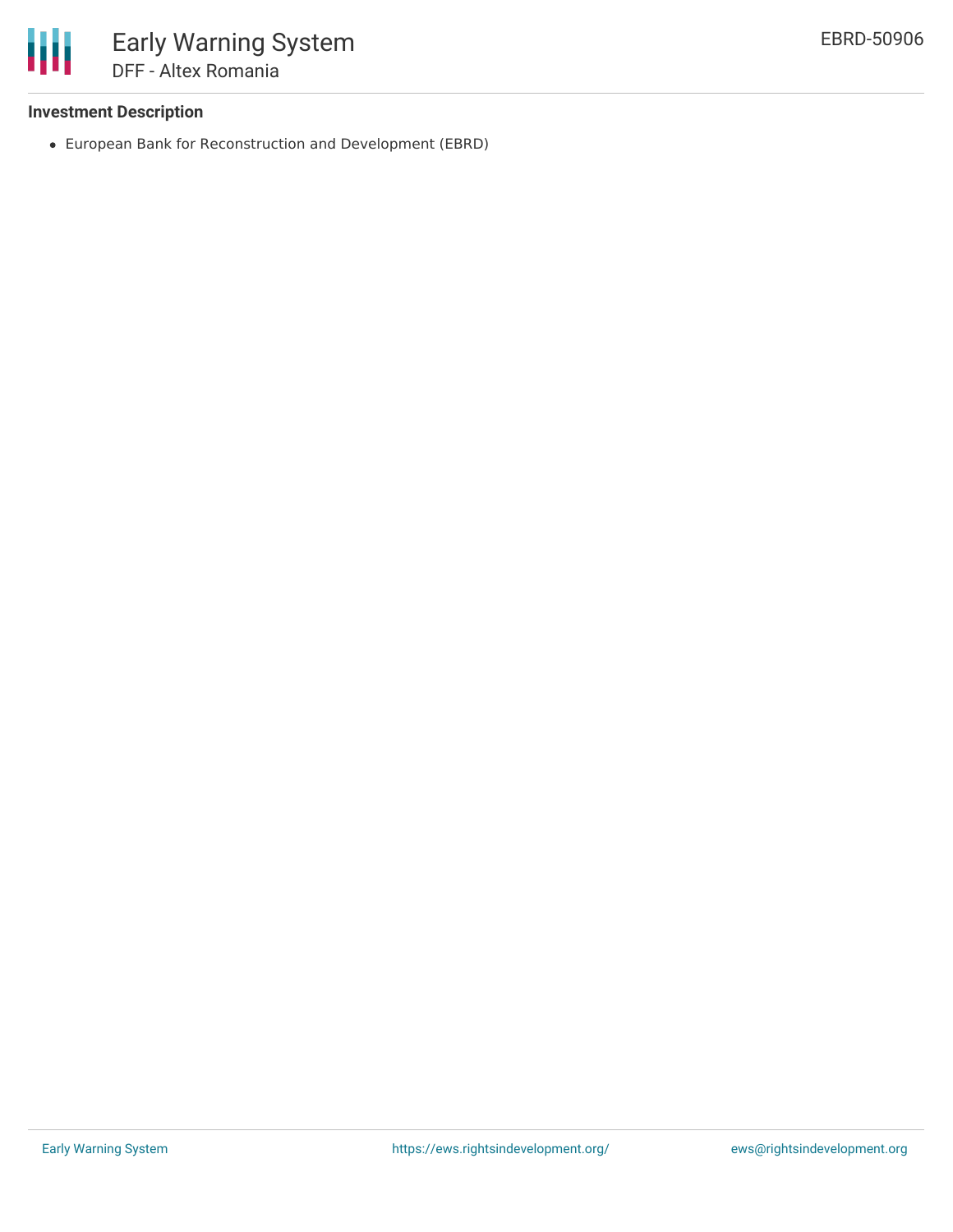

# **Contact Information**

ACCESS TO INFORMATION

You can request information by emailing: accessinfo@ebrd.com or by using this electronic form: https://www.ebrd.com/eform/information-request

#### ACCOUNTABILITY MECHANISM OF EBRD

The Project Complaint Mechanism (PCM) is the independent complaint mechanism and fact-finding body for people who have been or are likely to be adversely affected by an European Bank for Reconstruction and Development (EBRD)-financed project. If you submit a complaint to the PCM, it may assess compliance with EBRD's own policies and procedures to prevent harm to the environment or communities or it may assist you in resolving the problem that led to the complaint through a dialogue with those implementing the project. Additionally, the PCM has the authority to recommend a project be suspended in the event that harm is imminent.

You can contact the PCM at: pcm@ebrd.com or you can submit a complaint online using an online form at: http://www.ebrd.com/eform/pcm/complaint\_form?language=en

You can learn more about the PCM and how to file a complaint at: http://www.ebrd.com/work-with-us/project-finance/projectcomplaint-mechanism.html